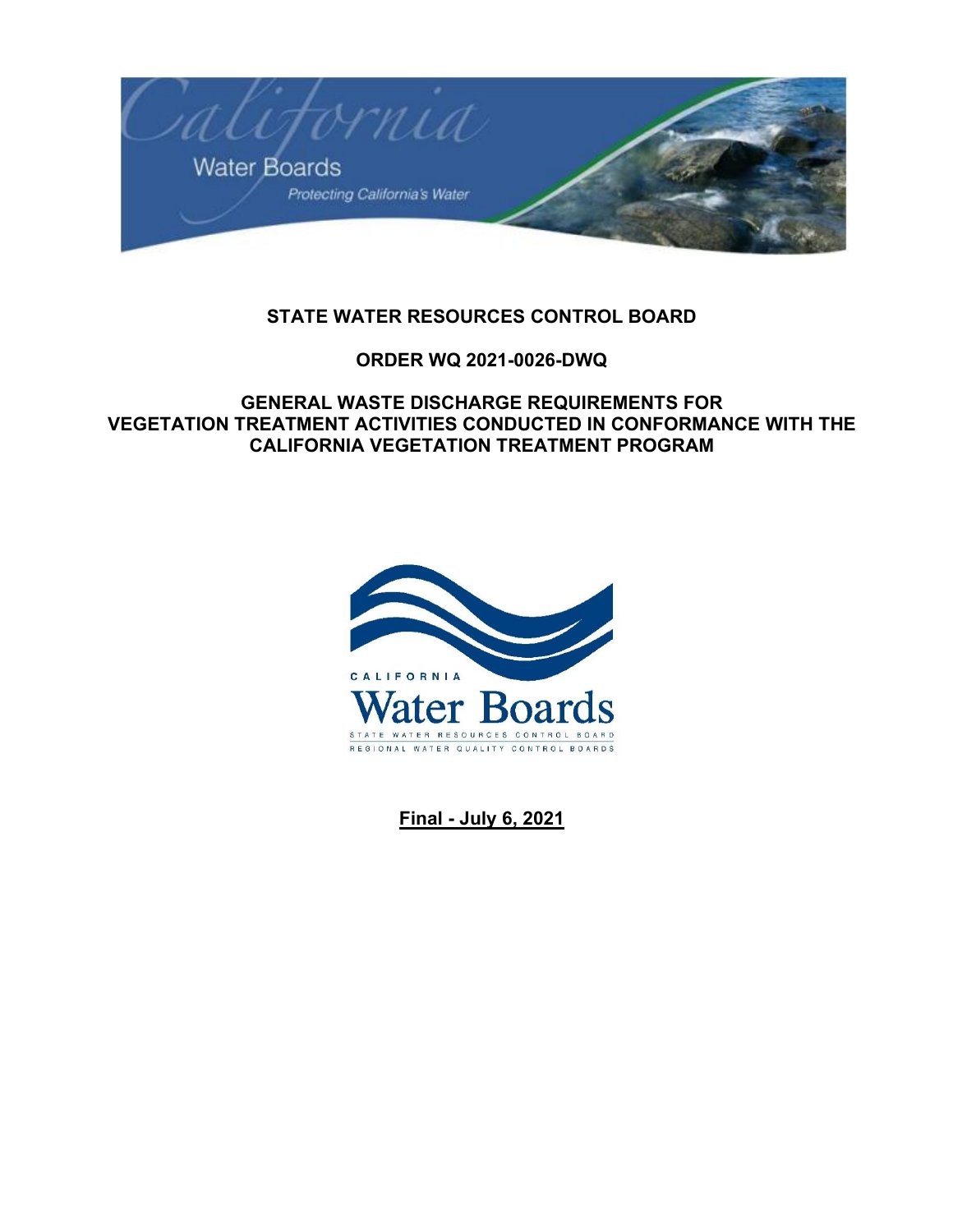# THIS PAGE INTENTIONALLY LEFT BLANK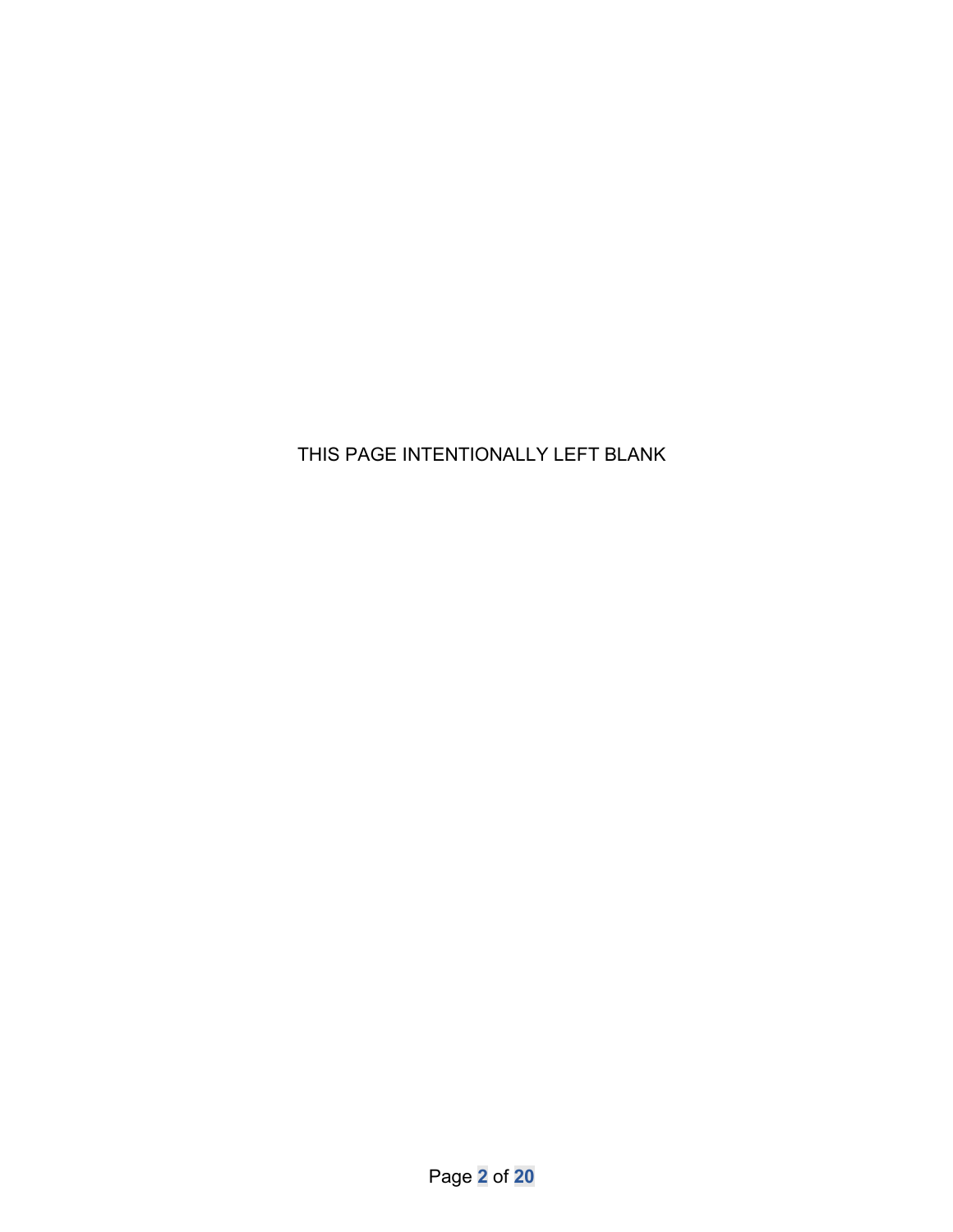#### **Table of Contents**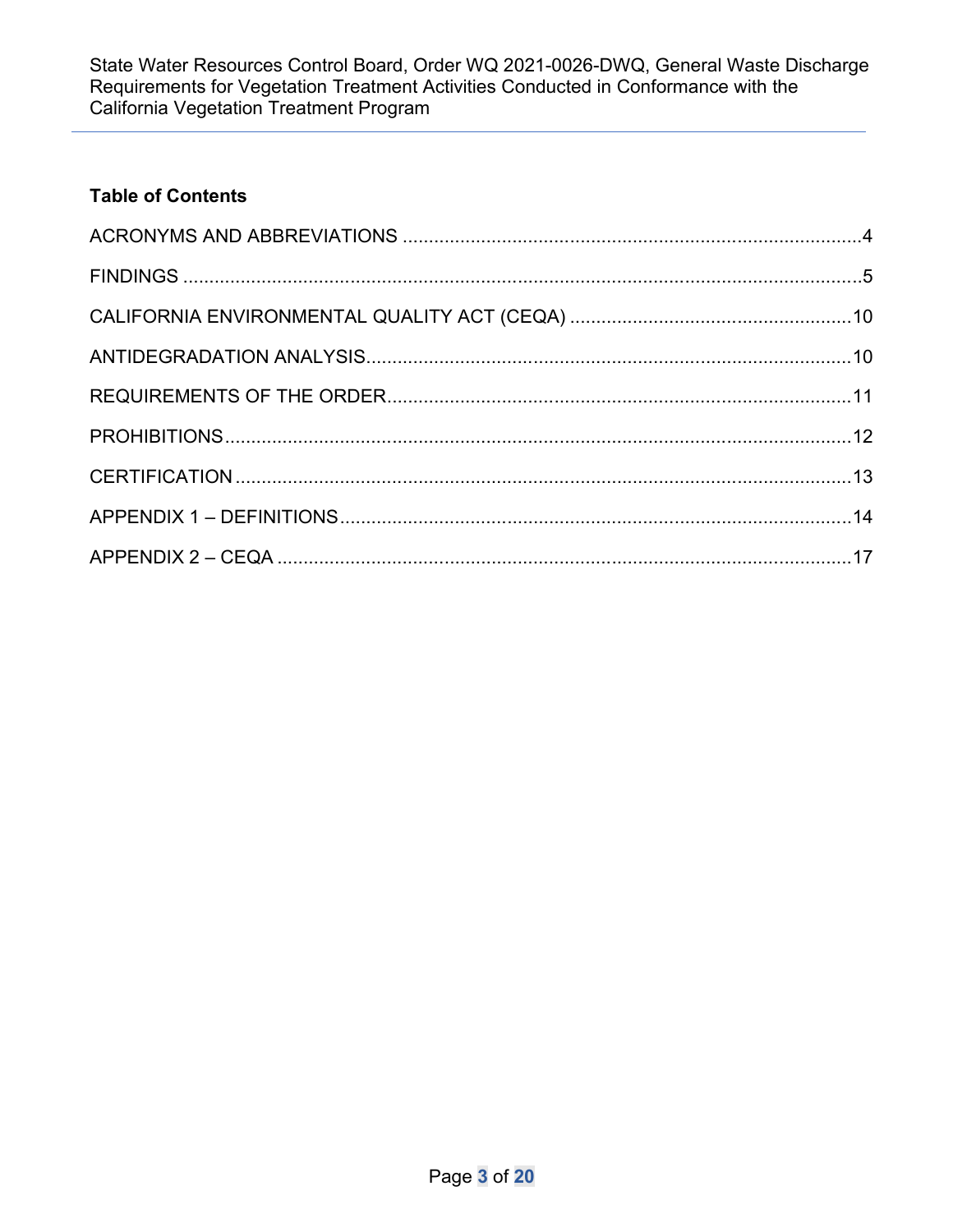<span id="page-3-0"></span>

| <b>ACRONYMS AND ABBREVIATIONS</b> |                                                                                                    |  |  |
|-----------------------------------|----------------------------------------------------------------------------------------------------|--|--|
| <b>Basin Plan</b>                 | <b>Water Quality Control Plan</b>                                                                  |  |  |
| <b>BOF</b>                        | Board of Forestry and Forest Protection                                                            |  |  |
| <b>CAL FIRE</b>                   | California Department of Forestry and Fire Protection                                              |  |  |
| CalVTP                            | <b>California Vegetation Treatment Program</b>                                                     |  |  |
| <b>CDFW</b>                       | California Department of Fish and Wildlife                                                         |  |  |
| <b>CEQA</b>                       | <b>California Environmental Quality Act</b>                                                        |  |  |
| <b>FPEIR</b>                      | <b>California Vegetation Treatment Program Final</b><br><b>Program Environmental Impact Report</b> |  |  |
| MМ                                | <b>Mitigation Measure</b>                                                                          |  |  |
| <b>NPDES</b>                      | National Pollutant Discharge Elimination System                                                    |  |  |
| <b>PRC</b>                        | <b>Public Resources Code</b>                                                                       |  |  |
| <b>PSA</b>                        | <b>Project Specific Analysis</b>                                                                   |  |  |
| <b>Regional Water Board</b>       | <b>Regional Water Quality Control Board</b>                                                        |  |  |
| <b>ROWD</b>                       | <b>Report of Waste Discharge</b>                                                                   |  |  |
| <b>SPR</b>                        | <b>Standard Project Requirement</b>                                                                |  |  |
| <b>SRA</b>                        | <b>State Responsibility Area</b>                                                                   |  |  |
| <b>State Water Board</b>          | <b>State Water Resources Control Board</b>                                                         |  |  |
| <b>WDRs</b>                       | <b>Waste Discharge Requirements</b>                                                                |  |  |
| <b>WUI</b>                        | <b>Wildland Urban Interface</b>                                                                    |  |  |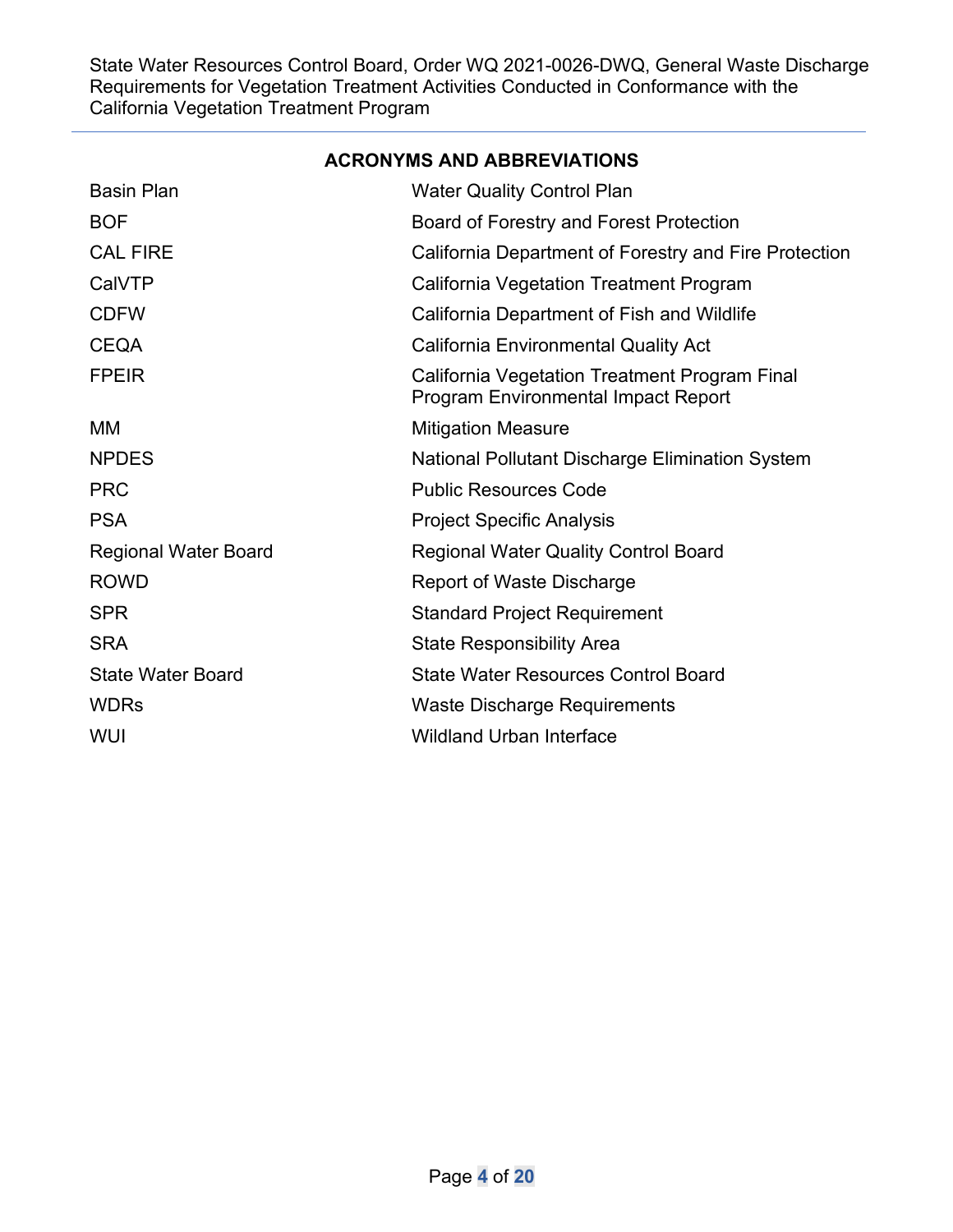# **FINDINGS**

<span id="page-4-0"></span>The State Water Resources Control Board (State Water Board) finds that:

- 1. California has had an increase in wildfire intensity and frequency in recent years due to drought, tree mortality due to pests, climate change, fuel accumulation, and fire suppression.
- 2. More than 25 million acres of California within the State Responsibility Area (SRA) are classified as high, very high, or extreme fire hazard severity, and approximately 25% of California residents live in these high-risk areas.
- 3. Wildfire prevention and mitigation are goals of the state as established in the following Executive Orders and Action Plan.
	- a. On September 1, 2017, Governor Brown issued Executive Order B-42-17 to bolster the state's response to unprecedented tree die-off by expediting removal of millions of dead and dying trees across the state.
	- b. On May 18, 2018, Governor Brown issued Executive Order B-52-18 to support the state's resilience to wildfire and other climate impacts, to address extensive tree mortality, increase forests' capacity for carbon capture, and to improve forest and forest fire management. The Executive Order, in part, required the California Natural Resources Agency (CNRA) in coordination with the California Board of Forestry and Fire Protection (BOF or Board of Forestry), California Department of Forestry and Fire Protection (CAL FIRE), and other agencies, to increase the pace and scale of forest treatments on state and private lands from 250,000 to 500,000 acres per year to reduce wildfire risk.
	- c. On January 9, 2019, Governor Newsom issued Executive Order N-05-19, directing CAL FIRE to recommend immediate-, medium-, and long-term actions to help prevent destructive wildfires.
	- d. On January 8, 2021, the Governor's Forest Management Task Force issued the Wildfire and Forest Resilience Action Plan, a comprehensive plan to reduce wildfire risk for vulnerable communities, improve the health of forests and wildlands, accelerate action to combat climate change, and increase the pace and scale of forest and wildland management to meet the state's target of completing projects on 500,000 acres annually by 2025 and expanding the use of prescribed fire, particularly on state-owned lands.
- 4. In August 2020, Governor Newsom signed a Memorandum of Understanding with the United States Department of Agriculture, Forest Service, Pacific Southwest Region (USFS) to maintain and restore healthy forests and rangelands that reduce public safety risks, protect natural and built infrastructure, and enhance ecological habitat and biological diversity. The MOU commits the State of California and the USFS to scale up vegetation treatment to one million acres of forest and wildlands annually by 2025, committing to each sustainably treat 500,000 acres per year.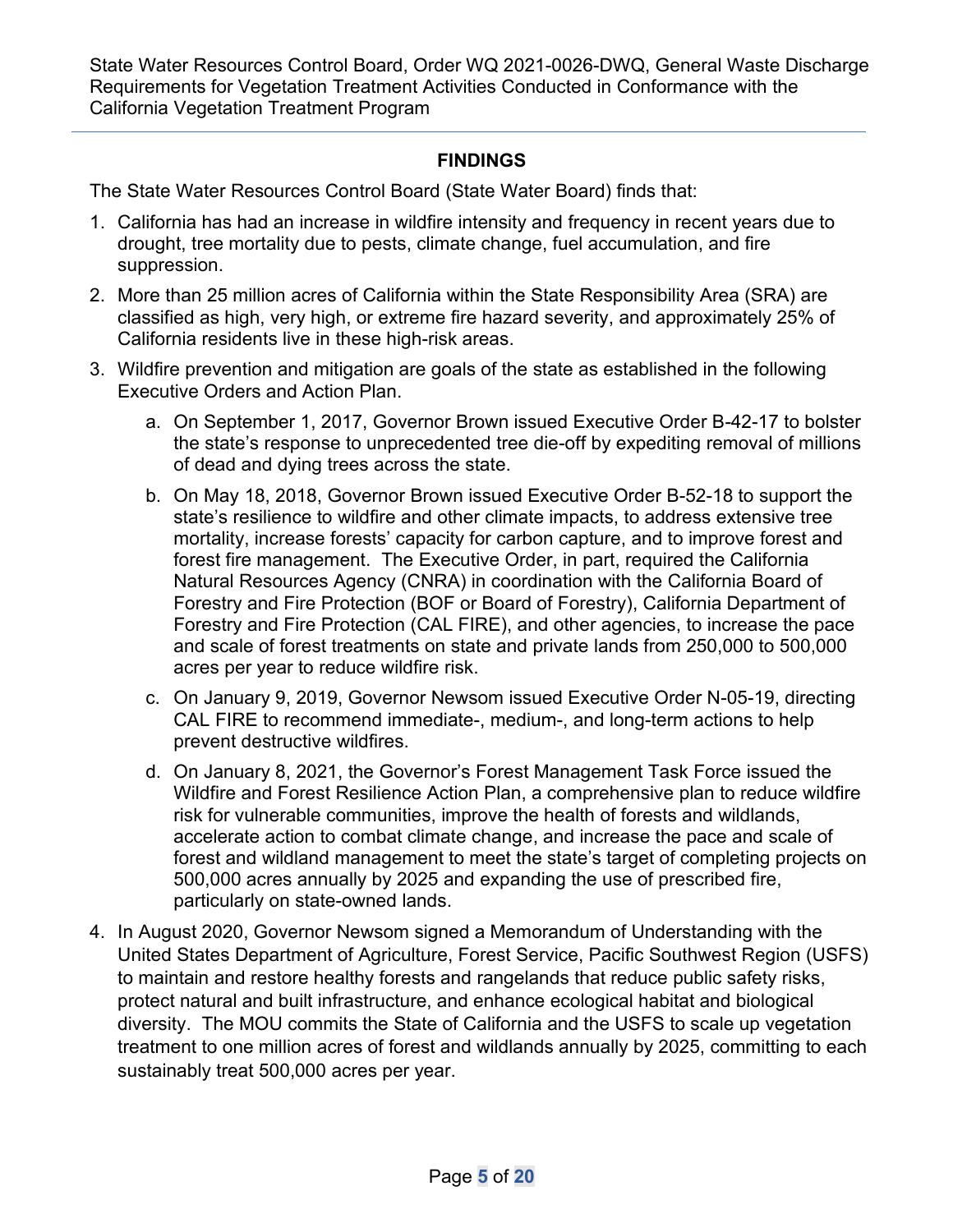- 5. The California Board of Forestry and Fire Protection (BOF) developed the California Vegetation Treatment Program (CalVTP) to streamline implementation of vegetation treatment activities within the "treatable landscape," which is primarily contained within the SRA, to reduce the risk of loss of lives and property, reduce fire suppression costs, restore ecosystems, and protect natural resources as well as other assets at risk from wildfire. The treatable landscape and the SRA do not include lands under the responsibility of local or federal agencies.
- 6. Under these General Waste Discharge Requirements for Vegetation Treatment Activities Conducted in Conformance with the California Vegetation Treatment Program (hereafter "General Order"), and as defined in the CalVTP, vegetation treatment activities include any, or a combination of, the following:
	- a) prescribed pile burning and broadcast burning,
	- b) mechanical treatment to cut, uproot, crush/compact, or chop existing vegetation,
	- c) manual treatment to cut, clear, or prune herbaceous or woody species,
	- d) prescribed herbivory to reduce target plant populations,
	- e) ground-level application of herbicides, and
	- f) maintenance of vegetation treatment activities.
- 7. Vegetation treatment activities can result in discharge of waste<sup>[1](#page-5-0)</sup> to waters of the state<sup>[2](#page-5-1)</sup> such as soil, silt, sand, clay, rock, felled trees, slash, sawdust, bark, ash, other earthen or organic material, bacteria, pesticides, herbicides, and petroleum products. Vegetation treatment activities can also reduce canopy cover in the riparian zone, leading to an increase of temperature in waters of the state. For purposes of this General Order, wastes resulting from vegetation treatment activities are herein referred to as "vegetation treatment wastes."
- 8. The BOF prepared a Program Environmental Impact Report (FPEIR) for the CalVTP that evaluated impacts from proposed vegetation treatment projects conducted in the treatable landscape. The BOF incorporated standard project requirements (SPRs) and mitigation measures (MMs) into the CalVTP FPEIR to reduce environmental impacts from vegetation treatment activities, including impacts to water quality. The BOF certified the Final Program Environmental Impact Report (FPEIR) for CalVTP on December 30, 2019.
- 9. The CalVTP requires project proponents to complete a Project Specific Analysis (PSA), the goal of which is to confirm that the proposed vegetation treatment project is consistent with the environmental impacts assessed in the CalVTP FPEIR. For purposes of this General Order, conformance with the CalVTP means that a project proponent has completed a PSA, identified sufficient SPRs and MMs to avoid or mitigate environmental impacts, and made a finding that the proposed treatment project is within the scope of the CalVTP FPEIR. In addition, conformance with the CalVTP also includes projects for which a finding is made that project areas outside the treatable landscape will not result in any new or

<span id="page-5-0"></span><sup>1</sup> Water Code section 13050(d)

<span id="page-5-1"></span><sup>2</sup> Water Code section 13050(e)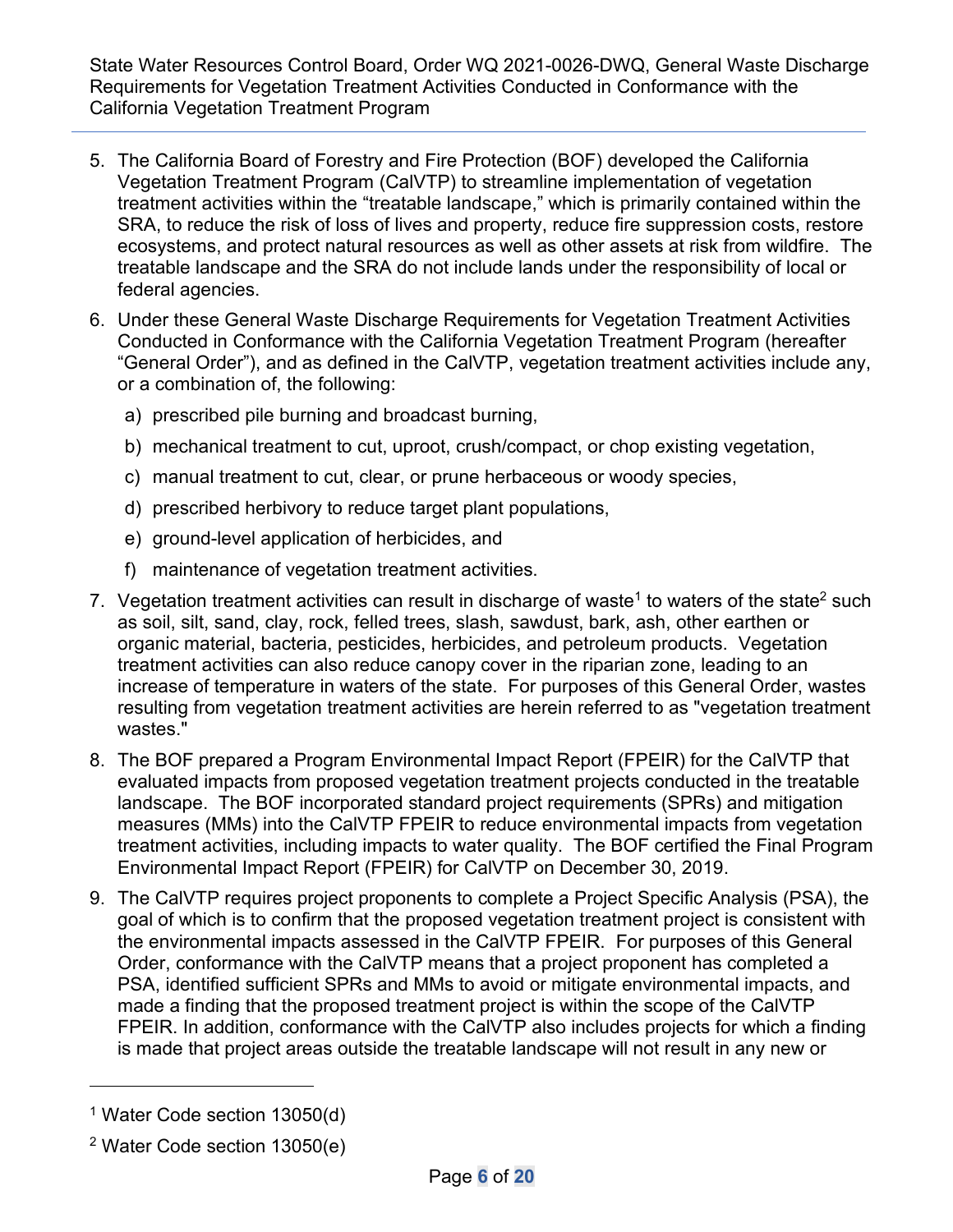substantially more severe significant impacts than described in the CalVTP FPEIR and that none of the conditions described in State CEQA Guidelines Section 15162 calling for preparation of a subsequent EIR have occurred, and that an ADDENDUM has been adopted to address the project areas outside the treatable landscape.

- 10.Along with identification of SPRs and MMs, the PSA includes information about project size, treatment type, and contact information. The CalVTP also requires project proponents to prepare a completion report at the end of the project. The BOF will make the PSA and the completion report available to the State Water Board via an online database or other mechanism.
- 11.This General Order represents the State Water Board's initial step to support the increased pace and scale of vegetation treatment from baseline levels toward the goals listed in the Governor Executive Orders above, as well as the Wildfire and Forest Resilience Action Plan. The State Water Board acknowledges that as the CalVTP evolves, this General Order should be reviewed to determine whether any revisions are necessary to protect water quality while supporting vegetation treatment program goals.
- 12.For purposes of this General Order, the term "discharger" includes the landowner and anyone else, if not the landowner, implementing or proposing to implement vegetation treatment activities in conformance with the CalVTP.
- 13.This General Order applies to dischargers implementing vegetation treatment activities in conformance with the CalVTP, either on public land or under contract or grant from a public agency on private land, where the vegetation treatment activity is intended to reduce the risk of wildfire, reduce greenhouse gases, or help manage natural and working lands, and which is not a timber operation as defined by the Forest Practice Act (Public Resources Code section 4527 of the Forest Practice Act).
- 14.This General Order does not provide Water Board approval of aerial spraying of herbicides or pesticides; construction or reconstruction of new or existing permanent or temporary roads, landings, or watercourse crossings; or timber operations as defined by Public Resources Code section 4527 of the Forest Practice Act, nor does it authorize vegetation treatment activities on lands under federal or local responsibility.
- 15.California Water Code (Water Code), section 13260, subdivision (a)(1), requires any person (including any city, county, district, or other entity) discharging, or proposing to discharge, wastes within the State of California that could affect the quality of waters of the state, other than into a community sewer system, to file a Report of Waste Discharge (ROWD) with the Water Board.
- 16.Water Code, section 13264, subdivision (a) prohibits waste discharge without the discharger submitting a report of waste discharge (ROWD) and the Regional Water Board adoption of WDRs. The formal process of dischargers preparing a ROWD and the Regional Water Board adopting WDRs is a several-month long process that would unduly delay implementation of vegetation treatment projects. A General Order for vegetation treatment activities, therefore, reduces the time to receive Regional Water Board approval for vegetation treatment projects and meets the directions of EO B-52-18 to reduce barriers to entry for forest health and fuels reduction projects.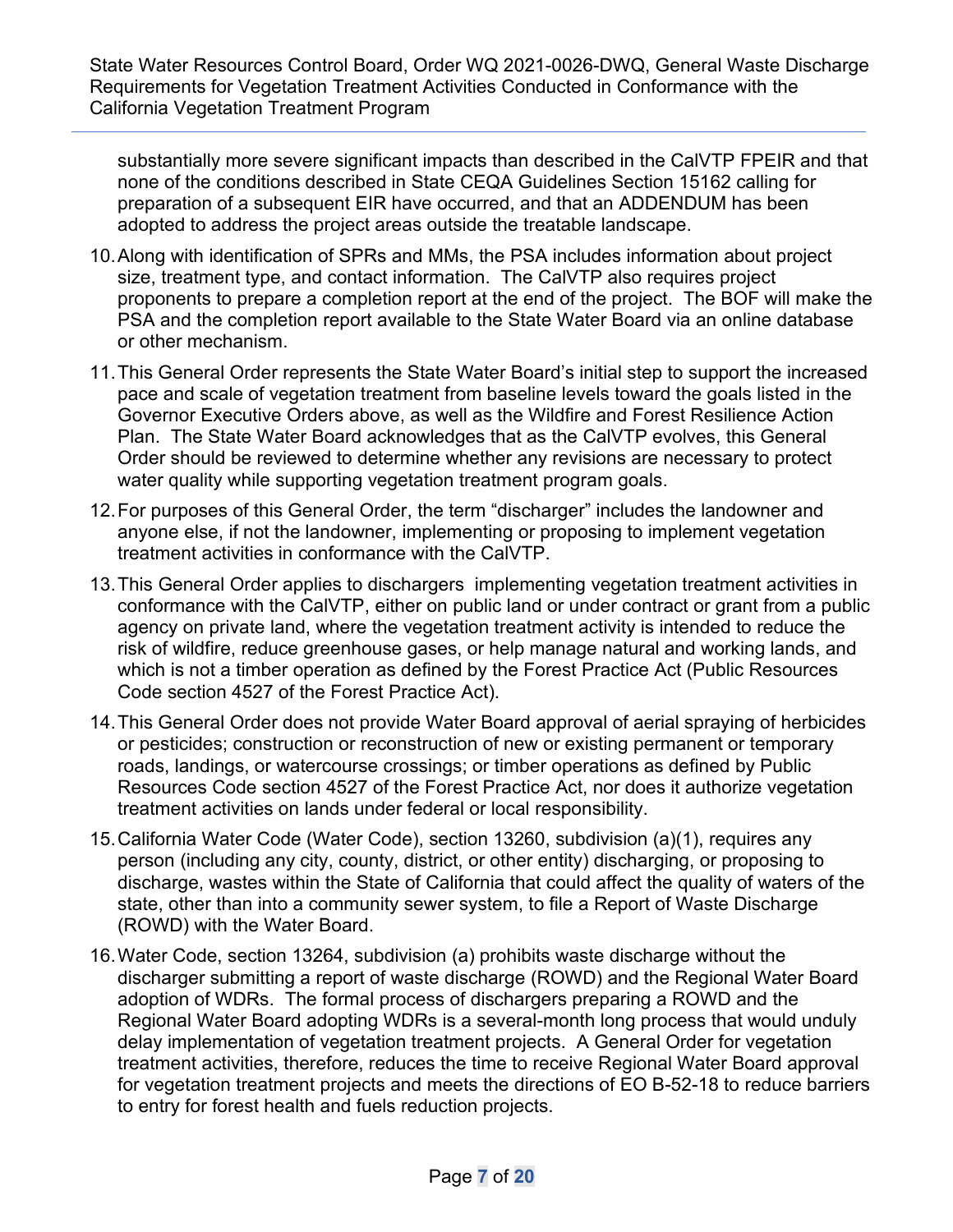- 17.A satisfactory Project Specific Analysis developed by a project proponent in conformance with the CalVTP FPEIR that has either A) a finding that the project is "within the scope" of the CalVTP FPEIR or B) a finding that the project areas outside the CalVTP treatable landscape will not result in any new or substantially more severe significant impacts described in the CalVTP FPEIR and that none of the conditions described in State CEQA Guidelines Section 15162 calling for preparation of a subsequent EIR have occurred, and that an ADDENDUM has been adopted to address the project areas outside the treatable landscape, satisfies the requirement to submit a ROWD.
- 18.Water Code section 13263, subdivisions (a) and (d) require that the State Water Board or a Regional Water Board (collectively referred to as "Water Boards") adopt discharge requirements for any existing or proposed waste discharges within its area of jurisdiction, except discharges into a community sewer system, even if no ROWD has been filed.
- 19.Issuing individual water quality orders for vegetation treatment activities regionally or for each project under the CalVTP may impede progress toward fulfilling the goal of Executive Order B-52-18 to treat 500,000 acres per year. Therefore, development of a General Order for vegetation treatment activities supports the goal of increasing the pace and scale of vegetation treatments.
- 20.Water Code section 13263, subdivision (i), provides the State Water Board with authority to issue general waste discharge requirements for a category of discharges if the State Water Board finds or determines that all of the following criteria apply to the discharges in that category:
	- a) The discharges are produced by the same or similar operations.
	- b) The discharges involve the same or similar types of waste.
	- c) The discharges require the same or similar treatment standards.
	- d) The discharges are more appropriately regulated under general discharge requirements than individual discharge requirements.
- 21.Discharges to waters of the state from vegetation treatment activities described in this General Order are similar and consistent in nature and are not expected to vary significantly across different landscapes and regions. Discharges from vegetation treatment activities have the same or similar constituents and concentrations of constituents, including sediment, vegetative material, herbicides and pesticides, bacteria, nutrients, and petroleum products. Vegetation treatment activities require the same or similar treatment or control methods regardless of location. These types of discharges are more appropriately regulated under general WDRs because individual WDRs for each sitespecific project would be virtually identical.
- 22.Several Regional Water Boards have adopted conditional waivers of WDRs or WDRs for vegetation management activities, some of which permit the discharge of vegetation treatment wastes, but the requirements of these orders differ for each Regional Water Board. This General Order provides statewide conditions allowing for efficient oversight of vegetation treatment activity impacts to ensure adequate protection of waters of the state. If a discharge is covered by a Regional Water Board Order for disposal of vegetation treatment wastes, the operation may continue under that authority until those orders expire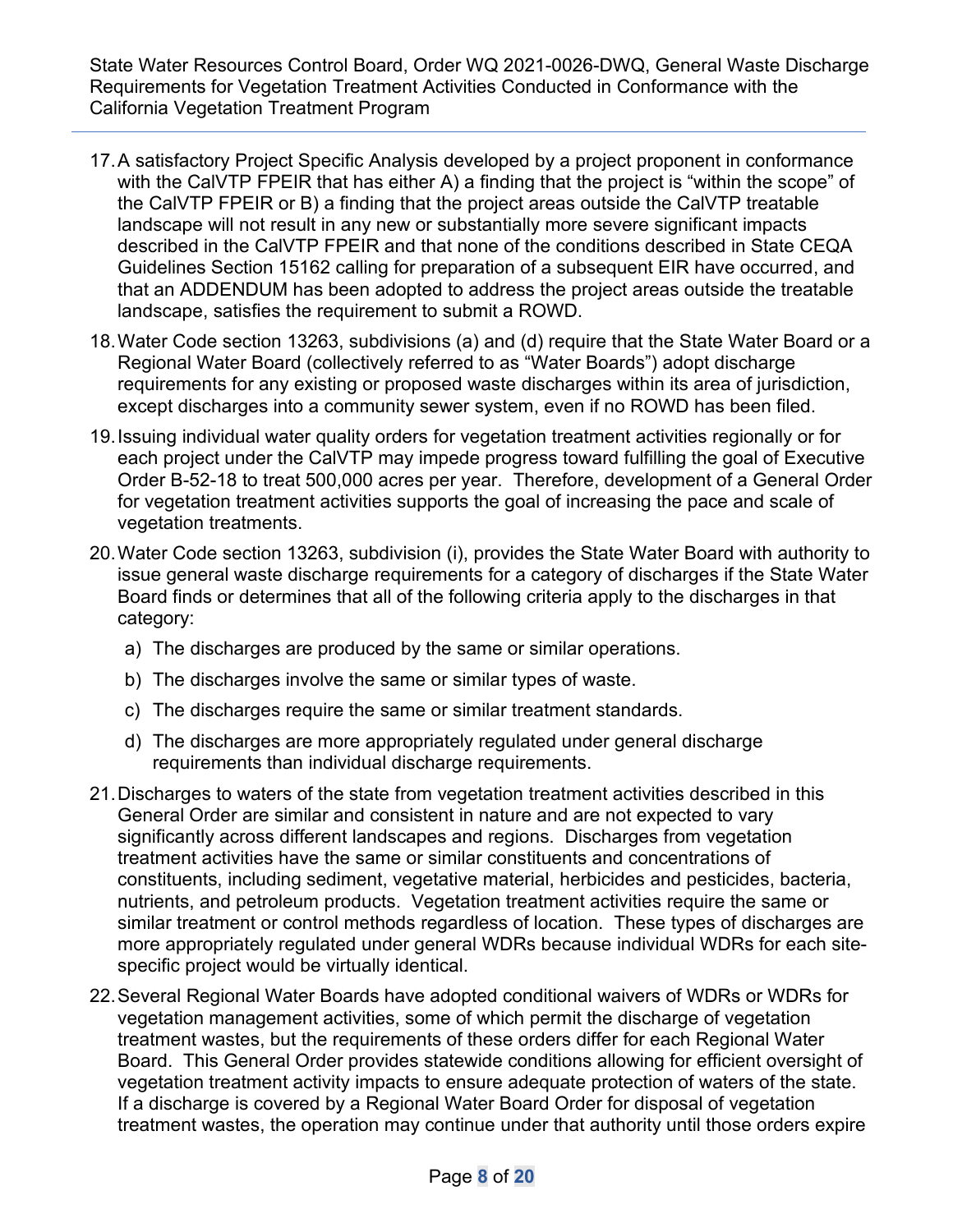or come up for renewal. At that time, or earlier at the discretion of the Regional Water Boards, it is the intent of the State Water Board that Regional Water Boards will use this General Order for permitting the discharge of vegetation treatment waste described in this General Order and that are in conformance with the CalVTP. Any vegetation treatment projects with actions and activities not authorized in this General Order should still apply for coverage under the appropriate regional orders.

- 23.The State Water Board notified the public, as well as governmental agencies and interested persons of its intent to adopt a General Order and provided them the opportunity to attend a public meeting and submit their written comments and recommendations.
- 24.This General Order does not supersede any federal, state, or local law or regulation. The State Water Board, in a public meeting, heard and considered all comments pertaining to this matter.
- 25.Pursuant to Water Code section 13263, subdivision (g), waste discharges to waters of the state are a privilege, not a right, and adoption of this General Order does not create a vested right to continue any discharge.
- 26.All WDRs must implement the applicable Regional Water Board's Basin Plan for the region in which the discharge occurs; therefore, this General Order requires dischargers to comply with all applicable Basin Plan requirements and water quality objectives governing the discharge. In the event of a conflict between the requirements of this General Order and the Basin Plan, the more stringent requirement prevails.
- 27.The issuance of this General Order is consistent with the goal to protect waters of the state, while considering economic and environmental impacts as stated in the Strategic Plan of the Water Boards and Water Code section 13263, subdivision (a).
- 28.Water Code section 13263, subdivision (a) requires consideration of several factors described in Water Code section 13241 when adopting waste discharge requirements. including: (a) the past, present, and probable future beneficial uses of water (b) the environmental characteristics of the hydrographic unit under consideration, including the quality of water available thereto (c) the water quality conditions that could reasonably be achieved through the coordinated control of all factors which affect water quality in the area (d) economic considerations (e) the need for developing housing within the region(s), and (f) the need to develop and use recycled water. The issuance of this General Order will be protective of all beneficial uses of water regardless of the characteristics of the waterbody type and current or expected water quality conditions. The General Order does not require any more or less than what is required by the CalVTP and therefore is not expected to have an economic impact. The General Order is not expected to have an impact on housing or recycled water.
- 29.Pursuant to Water Code, section 106.3, the state statutorily recognizes that "every human being has the right to safe, clean, affordable, and accessible water adequate for human consumption, cooking, and sanitary purposes." The human right to water extends to all Californians, including disadvantaged individuals and groups and communities in rural and urban areas. This General Order protects the human right to water by establishing conditions that reduce or prevent vegetation treatment waste, thereby contributing to efforts to maintain high quality drinking water for Californians.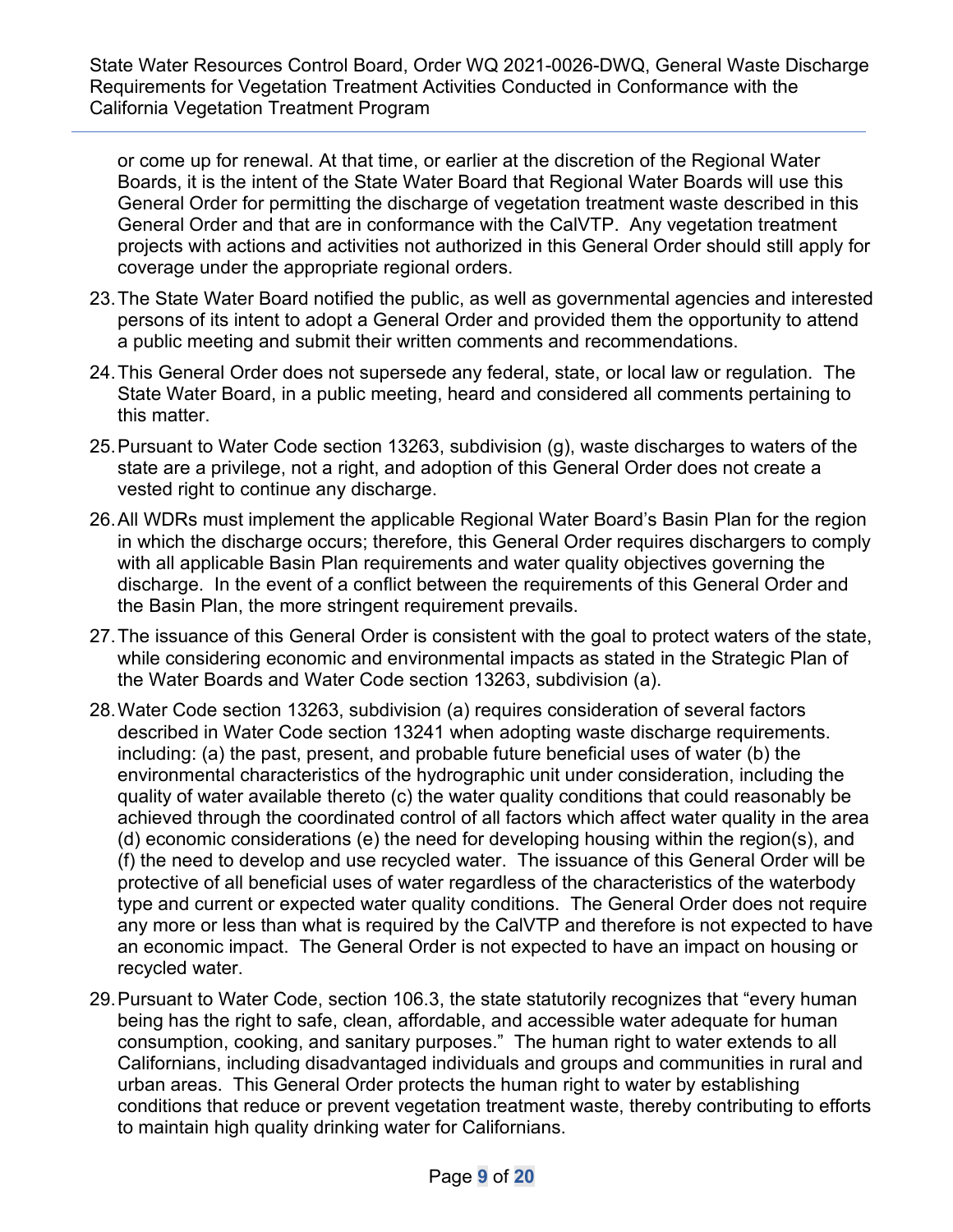30.Failure to prevent conditions that create or threaten to create pollution or nuisance or that may unreasonably degrade waters of the state will be sufficient reason to modify, revoke, or enforce this General Order.

# **CALIFORNIA ENVIRONMENTAL QUALITY ACT (CEQA)**

- <span id="page-9-0"></span>31.The BOF approved the CalVTP and certified the FPEIR on December 30, 2019. The BOF prepared the CalVTP FPEIR according to the requirements of the California Environmental Quality Act (CEQA) (Public Resources Code [PRC] Section 21000 et seq.) and the State CEQA Guidelines (California Code of Regulations [CCR] Section 15000 et seq.). The BOF found, and the State Water Board agrees, that implementation of the CalVTP could result in significant and unavoidable, as well as potentially significant and unavoidable, environmental impacts, as summarized in Appendix 2 of this General Order. The FPEIR incorporates standard project requirements and mitigation measures into the CalVTP for reducing environmental impacts.
- 32.The State Water Board reviewed and considered the FPEIR certified by the BOF as required by CEQA Guidelines sections 15050 and 15096. Mitigation measures have either (1) been incorporated into this General Order if related to water quality or (2) are within the responsibility of another responsible agency (CEQA Guidelines sections 15096(h) and 15091). A statement of overriding considerations is appropriate for this project for the reasons specified in the CalVTP and associated documents prepared by the BOF (CEQA Guidelines sections 15096(h) and 15093). The State Water Board will file a Notice of Determination for this project consistent with CEQA Guidelines sections 15094(b) and 15096(i).

# **ANTIDEGRADATION ANALYSIS**

- <span id="page-9-1"></span>33.State Water Board Resolution No. 68-16 (Statement of Policy with Respect to Maintaining High Quality Waters in California, the state's "Antidegradation Policy") provides that high quality waters of the state must be maintained unless it is demonstrated that any degradation will be consistent with the maximum benefit to the people of the state, will not unreasonably affect beneficial uses, and will not result in water quality worse than that described in the Regional Water Board's policies. The Antidegradation Policy further requires that dischargers comply with WDRs which will result in the best practicable treatment or control (BPTC) of the discharge necessary to assure that pollution or nuisance will not occur. This General Order requires compliance with all water quality policies, including the Antidegradation Policy. The implementation of the General Order requirements constitutes BPTC.
- 34.This General Order is consistent with the Antidegradation Policy because it includes conditions that require dischargers to minimize or eliminate discharges of vegetation treatment waste to waters of the state. In addition, most vegetation treatment activities that would be eligible for this General Order are temporary. Where activities would result in longer lasting changes to the environment, such as fuel breaks and fuels reduction at the wildlife-urban interface, they are necessary to provide maximum benefit to the state. Fire prevention activities minimize the human, water quality, and environmental damage caused by wildfire. The intent of the vegetation treatment activities authorized by this General Order are to return the landscape to a more resilient fire regime, which is more favorable to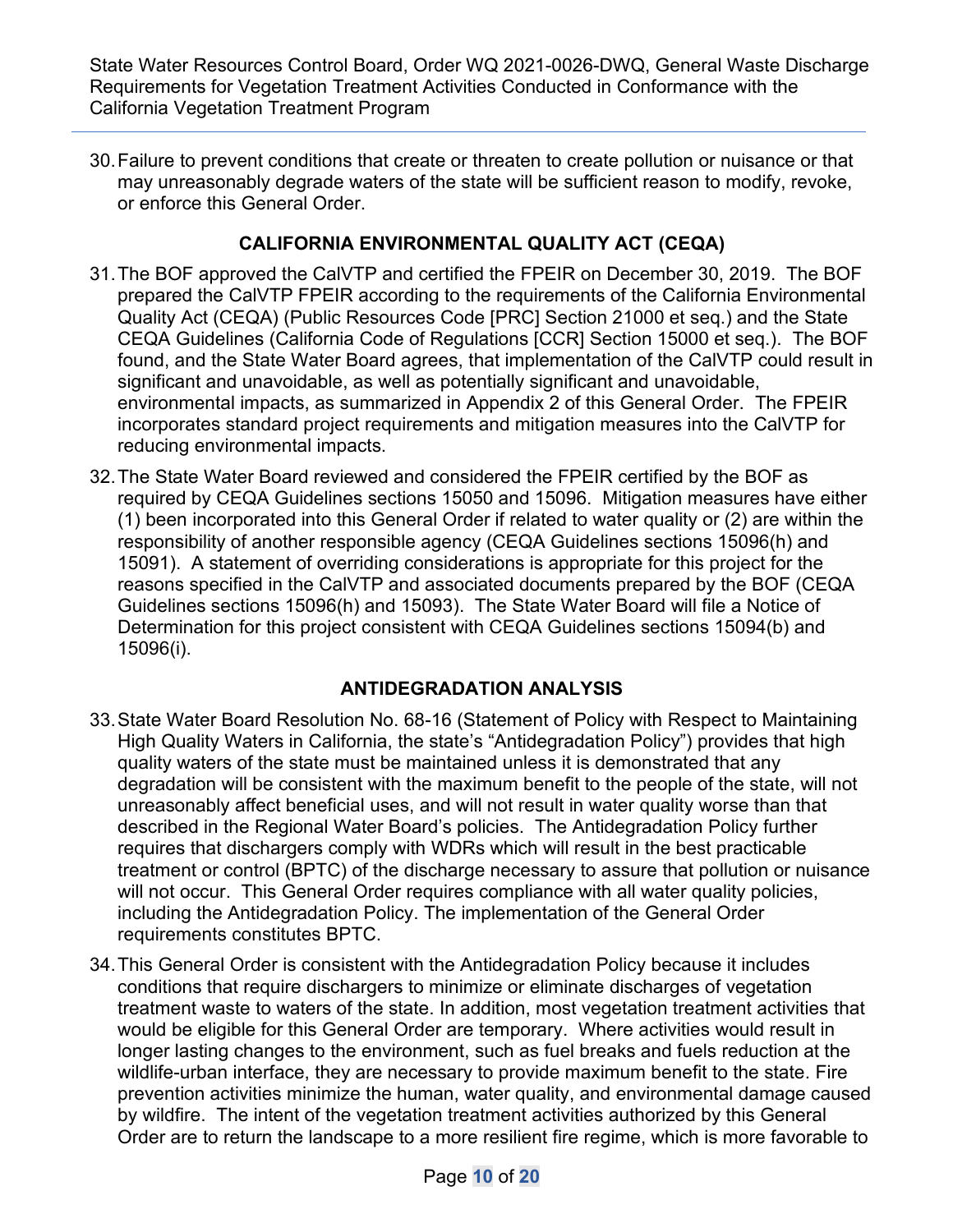supporting beneficial uses of waters and maintaining water quality than the fire regime condition classes currently observed on the landscape today. For these reasons, any degradation of water quality that may occur as a result of the activities regulated under this General Order is consistent with maximum benefit to the people of the State.

# **REQUIREMENTS OF THE ORDER**

<span id="page-10-0"></span>**IT IS HEREBY ORDERED,** pursuant to Water Code section 13263 the Discharger, its agents, successors, and assigns, in order to meet the provisions contained in division 7 of the Water Code and regulations adopted hereunder, shall comply with the following:

- A. Prepare a Project Specific Analysis (PSA) in conformance with the Board of Forestry (BOF) California Vegetation Treatment Program (CalVTP) to assess the potential environmental impacts of the proposed vegetation treatment project and identify the standard project requirements (SPRs) and mitigation measures (MMs) for reducing or avoiding environmental impacts.
- B. Ensure applicable SPRs and MMs from the CalVTP FPEIR are identified in the PSA to ensure no exceedances of water quality objectives and no adverse impacts to water quality result from the proposed project will occur. These SPRs and MMs may include:

| <b>SPR/MM</b>    | <b>SPR Description</b>                                            |
|------------------|-------------------------------------------------------------------|
| <b>Number</b>    |                                                                   |
| SPR AD-2         | <b>Delineate Protected Resources</b>                              |
| SPR AD-5         | <b>Maintain Site Cleanliness</b>                                  |
| SPR AD-7         | Provide Information on Proposed, Approved, and Completed          |
|                  | <b>Treatment Projects</b>                                         |
| SPR AD-8         | Request Access for Post-Treatment Assessment                      |
| SPR AQ-3         | <b>Create Burn Plan</b>                                           |
| SPR AQ-4         | <b>Minimize Dust</b>                                              |
| SPR BIO-4        | Design Treatment to Avoid Loss or Degradation of Riparian Habitat |
|                  | Function                                                          |
| SPR GEO-1        | <b>Suspend Disturbance during Heavy Precipitation</b>             |
| SPR GEO-2        | <b>Limit High Ground Pressure Vehicles</b>                        |
| SPR GEO-3        | <b>Stabilize Disturbed Soil Areas</b>                             |
| SPR GEO-4        | <b>Erosion Monitoring</b>                                         |
| SPR GEO-5        | Drain Stormwater via Water Breaks                                 |
| SPR GEO-6        | Minimize Burn Pile Size                                           |
| SPR GEO-7        | <b>Minimize Erosion</b>                                           |
| SPR GEO-8        | <b>Steep Slopes</b>                                               |
| SPR HAZ-1        | <b>Maintain All Equipment</b>                                     |
| SPR HAZ-2        | <b>Require Spark Arrestors</b>                                    |
| SPR HAZ-3        | <b>Require Fire Extinguishers</b>                                 |
| <b>SPR HAZ-5</b> | Spill Prevention and Response Plan                                |
| SPR HAZ -6       | Comply with Herbicide Application Regulations                     |
| SPR HAZ-7        | <b>Triple Rinse Herbicide Containers</b>                          |
| SPR HAZ-8        | Minimize Herbicide Drift to Public Areas                          |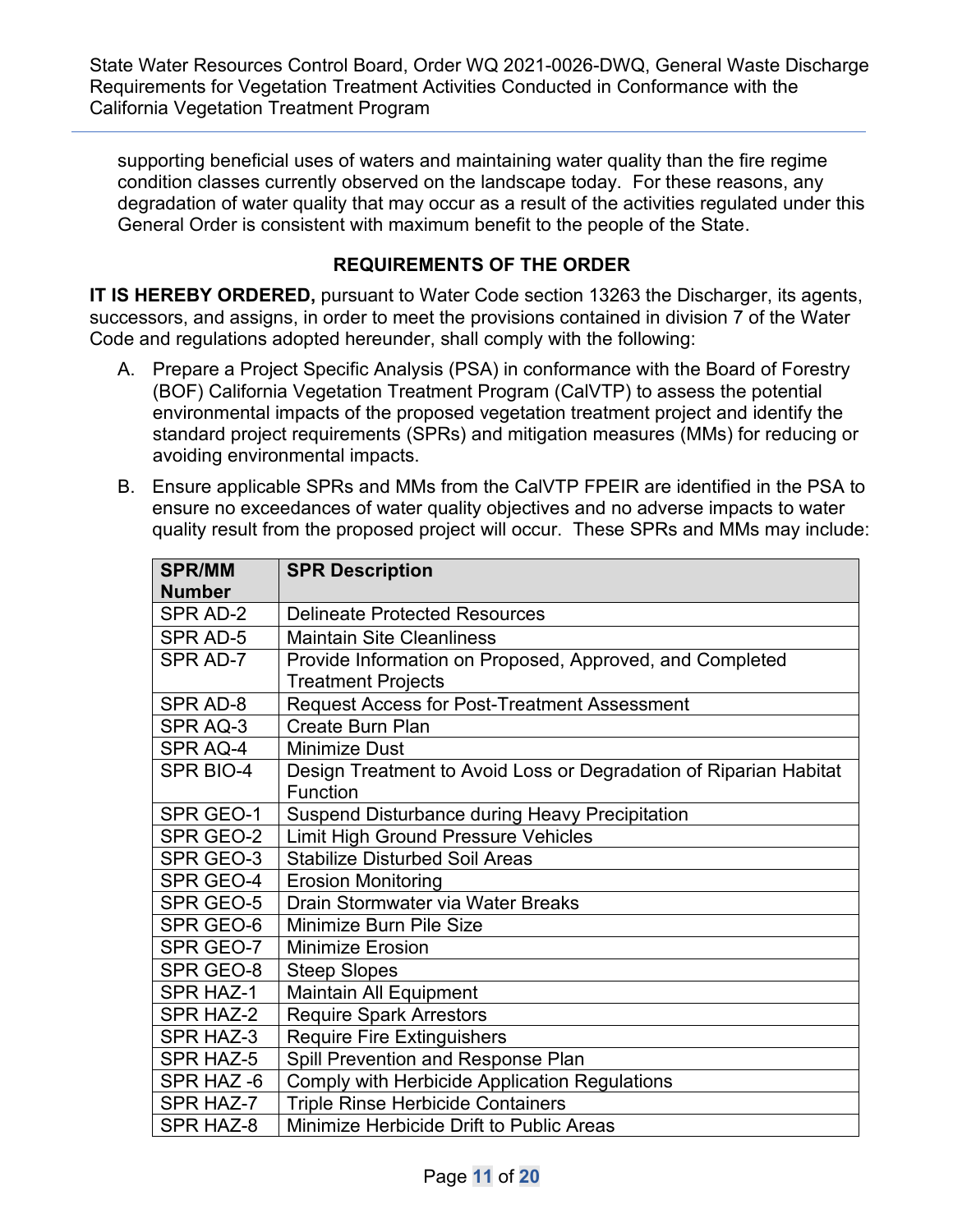| <b>SPR/MM</b>    | <b>SPR Description</b>                                        |
|------------------|---------------------------------------------------------------|
| <b>Number</b>    |                                                               |
| SPR HYD-2        | <b>Avoid Construction of New Roads</b>                        |
| SPR HYD-3        | <b>Water Quality Protections from Prescribed Herbivory</b>    |
| <b>SPR HYD-4</b> | Identify and Protect Watercourse and Lake Protection Zones    |
|                  | (WLPZs)                                                       |
| <b>SPR HYD-5</b> | Protect Non-Target Vegetation and Special-Status Species from |
|                  | <b>Herbicides</b>                                             |
| <b>SPR HYD-6</b> | <b>Protect Existing Drainage Systems</b>                      |
| MM BIO-3c        | Compensate for Unavoidable Loss of Riparian Habitat           |
| MM BIO-4         | Avoid State and Federally Protected Wetlands                  |
| MM HAZ-3         | <b>Identify and Avoid Known Hazardous Waste Sites</b>         |

- C. Make a finding in the PSA, supported by substantial evidence, that the project is either 1) within the scope of the CalVTP FPEIR, or 2) that the project areas outside the treatable landscape will not result in any new or substantially more severe significant impacts described in the CalVTP FPEIR and that none of the conditions described in State CEQA Guidelines Section 15162 calling for preparation of a subsequent EIR have occurred, and that an ADDENDUM has been adopted to address the project areas outside the treatable landscape.
- D. Implement all SPRs and MMs identified in the PSA.
- E. Allow Water Boards reasonable access to the treated area to assess compliance with this General Order. Retain onsite and make available for inspection upon Water Board request any inspection reports, monitoring data, and/or other information or reports developed in support of the project.
- F. Comply with all applicable requirements and prohibitions of the applicable Basin Plan, any amendments adopted and approved by the State Water Board, and with all applicable policies adopted by the State Water Board.

# **PROHIBITIONS**

- <span id="page-11-0"></span>1. The discharge of any waste not specifically regulated by this General Order is prohibited unless (a) the discharger first complies with Water Code section 13260(a) and a regional board either issues WDRs pursuant to Water Code section 13263 or an individual (conditional) waiver pursuant to Water Code section 13269; or (b) the discharge does not create or threaten to create a condition of pollution or nuisance and the timeframes in Water Code section 13264(a) have lapsed.
- 2. Vegetation treatment activities that create, or contribute to, conditions that violate applicable Basin Plan waste discharge prohibitions, water quality objectives, or other requirements are prohibited.
- 3. Vegetation treatment activities that create or contribute to, a condition of pollution, contamination, or nuisance as defined by Water Code section 13050 are prohibited.
- 4. Vegetation treatment activities must not cause or create erosion, destabilization of stream banks, temperature increases in waterbodies, disturbance to non-target vegetation that impacts waters of the state, or concentrated surface runoff.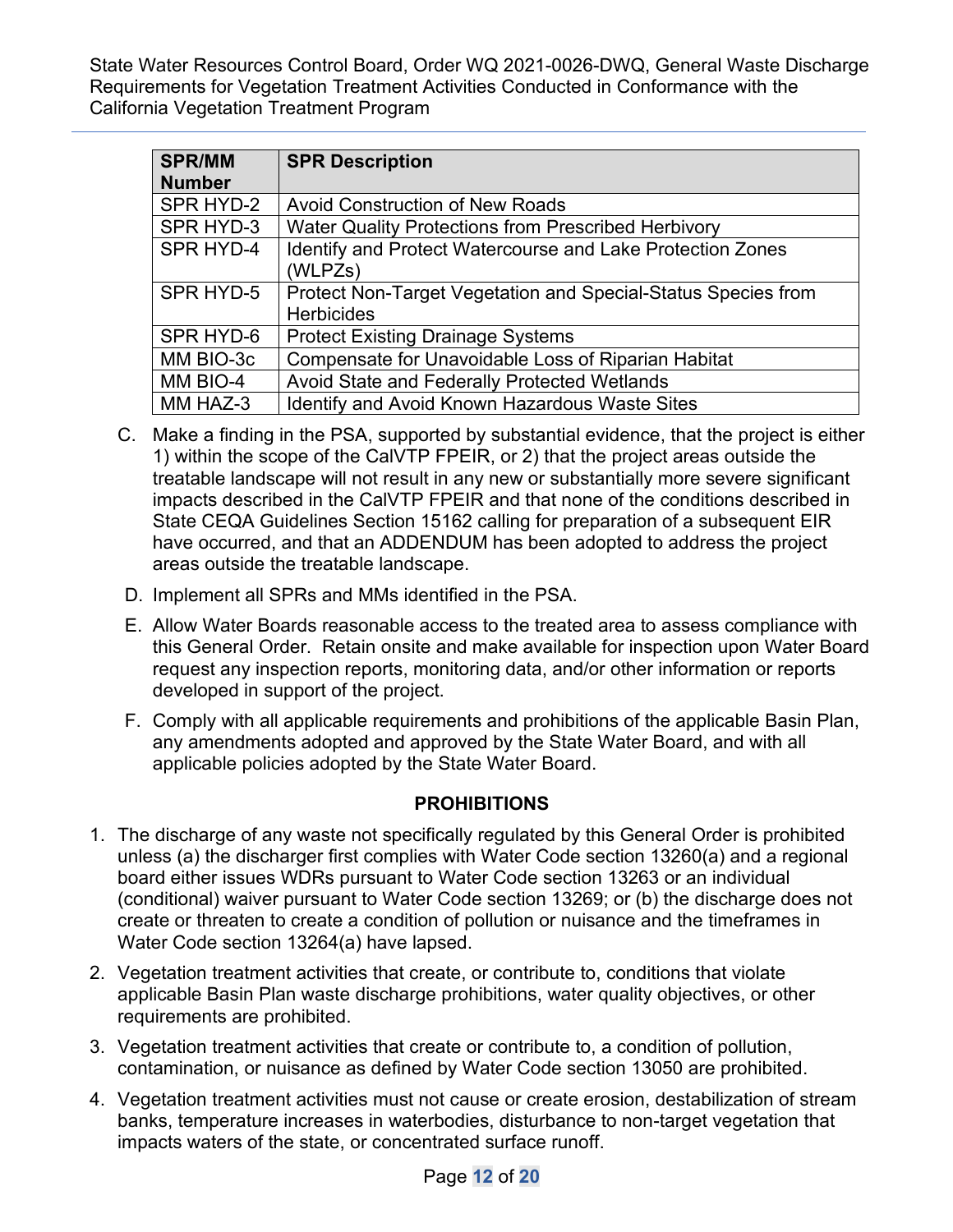- 5. The construction or reconstruction of new or existing roads, including permanent and temporary roads, is prohibited.
- 6. Aerial spraying of herbicides is prohibited.
- <span id="page-12-0"></span>7. Removal of trees for commercial purposes (timber harvesting) is prohibited.

#### **CERTIFICATION**

The undersigned, Clerk to the Board, does herby certify that the foregoing is a full, true, and correct copy of an order duly and regularly adopted at a meeting of the State Water Resources Control Board held on July 6, 2021.

- AYE: Chair E. Joaquin Esquivel Vice Chair Dorene D'Adamo Board Member Sean Maguire Board Member Laurel Firestone Board Member Nichole Morgan
- NAY: None
- ABSENT: None
- ABSTAIN: None

anine Joursend

Jeanine Townsend Clerk to the Board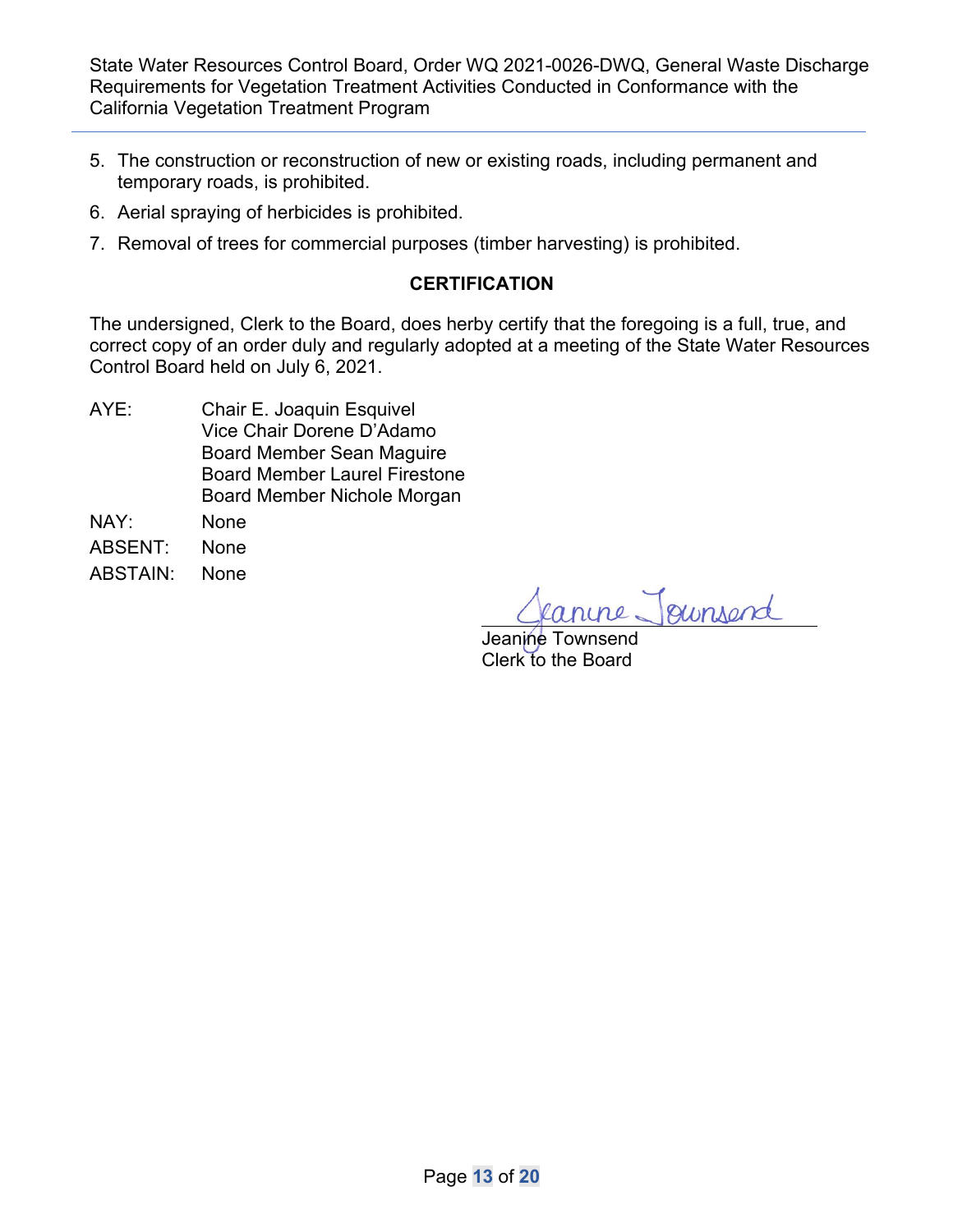#### **APPENDIX 1 – DEFINITIONS**

<span id="page-13-0"></span>**Beneficial Uses –** Pursuant to division 7, section 13050, subdivision (f) of the Water Code. "Beneficial uses" of water of the state that may be protected against degradation include, but are not limited to, domestic, municipal, agricultural and industrial supply, power generation, recreation, aesthetic enjoyment, navigation, and preservation and enhancement of fish, wildlife, and other aquatic resources or preserves.

**California Environmental Quality Act (CEQA) -** Refers to the statute promulgated in Public Resources Code, beginning with section 21000, and regulations promulgated in California Code of Regulations, title 14, chapter 3, beginning with section 15000, requiring state and local agencies to identify the significant environmental impacts of their actions and to avoid or mitigate those impacts, if feasible.

**Commercial purposes –** Pursuant to Division 4, section 4527 of the Public Resources Code, "commercial purposes" includes (A) the cutting or removal of trees that are processed into logs, lumber, or other wood products and offered for sale, barter, exchange, or trade, or (B) the cutting or removal of trees or other forest products during the conversion of timberlands to land uses other than the growing of timber that are subject to Section 4621, including, but not limited to, residential or commercial developments, production of other agricultural crops, recreational developments, ski developments, water development projects, and transportation projects.

**Discharger -** The term "discharger" includes the landowner and anyone else, if not the landowner, implementing or proposing to implement vegetation treatment activities in conformance with the CalVTP.

**Manual Treatment** – Use of hand tools and hand-operated power tools to cut, clear, or prune herbaceous or woody species.

**Mechanical Treatment** – Use of motorized equipment to cut, uproot, crush/compact, or chop existing vegetation.

**Nuisance -** Means anything which meets all of the following requirements:

(1) Is injurious to health, or is indecent or offensive to the senses, or an obstruction to the free use of property, so as to interfere with the comfortable enjoyment of life or property.

(2) Affects at the same time an entire community or neighborhood, or any considerable number of persons, although the extent of the annoyance or damage inflicted upon individuals may be unequal.

(3) Occurs during, or as a result of, the treatment or disposal of wastes.

Defined in section 13050, subdivision (m) of the Water Code.

**Pesticides –** Means, for the purposes of this General Order, herbicides, insecticides, fungicides, and all other economic poisons. An economic poison is any substance intended to prevent, repel, destroy, or mitigate the damage from insects, rodents, predatory animals, bacteria, fungi, or weeds capable of infesting or harming vegetation, humans, or animals (CA Agriculture Code section 12753, and Basin Plan Chapter 3).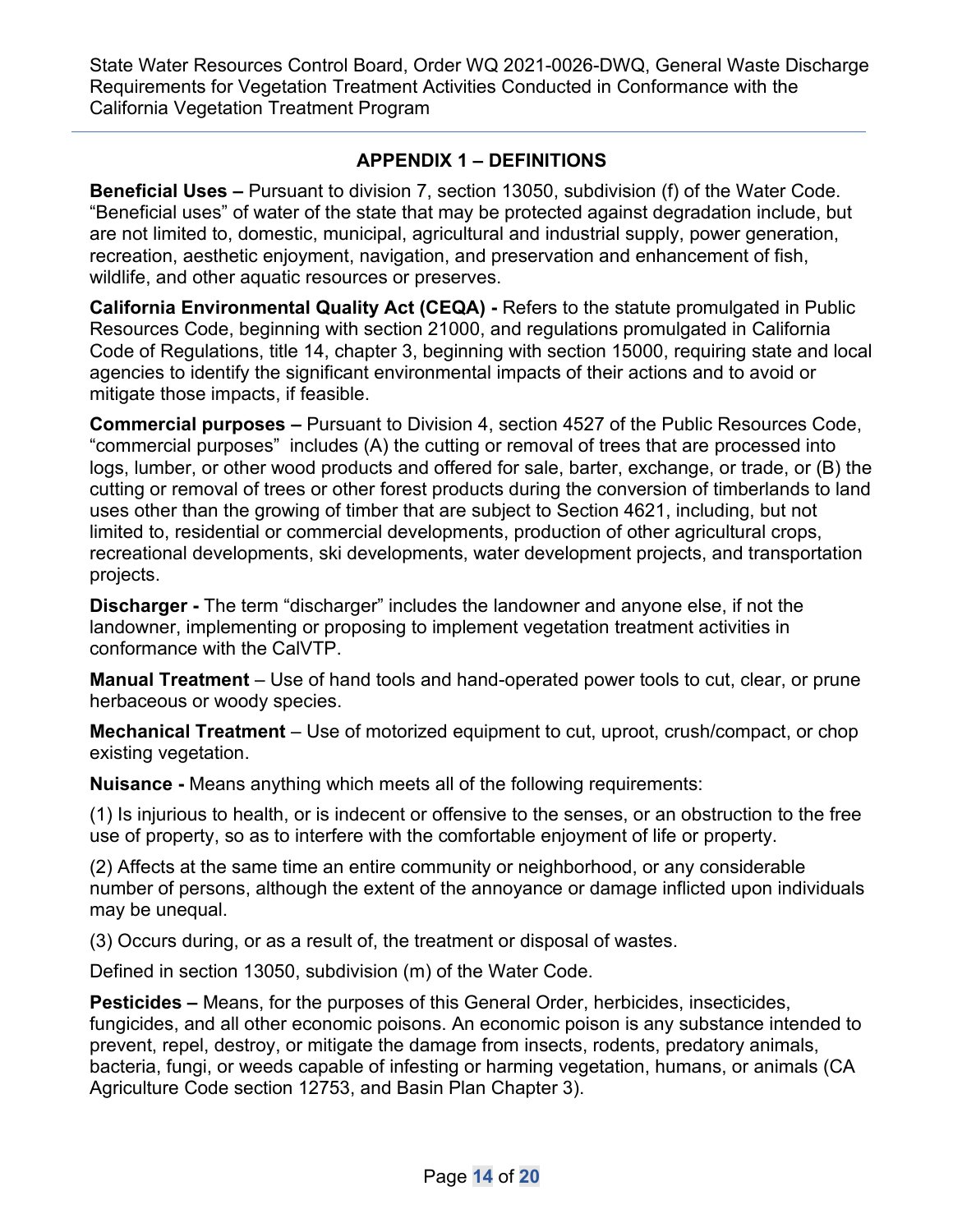**Pollution -** means an alteration of the quality of the waters of the state by waste to a degree which unreasonably affects either of the following:

- (A) The waters for beneficial uses.
- (B) Facilities which serve these beneficial uses.
- (2) "Pollution" may include "contamination."

Defined in section 13050, subdivision (l) of the Water Code.

**Prescribed Burning** – Includes pile burning (prescribed burning of piles of vegetative material to reduce fuel and/or remove biomass following treatment) and broadcast burning (prescribed burning to reduce fuels over a larger area or restore fire resiliency in target fire-adapted plant communities).

**Prescribed Herbivory** – Use of domestic livestock to reduce a target plant population thereby reducing fire fuels or competition of desired plant species.

**Project Proponent** – A public agency with land ownership, land management or other regulatory responsibility that is seeking to implement or provide funding for vegetation treatments consistent with the CalVTP FPEIR. The Project Proponent and the Discharger may or may not be the same entity.

**Regional Water Quality Control Board (Regional Water Board) -** All references to a Regional Water Board, include the Executive Officer, who may act for the Regional Water Board in carrying out this General Order. (Wat. Code, § 13050, subd. (b) & § 13223.)

**State Responsibility Area (SRA) –** Areas of the state in which the financial responsibility of preventing and suppressing fires has been determined by the BOF pursuant to Section 4125, to be primarily the responsibility of the state (PRC 4102).

**Timber Operations -** Pursuant to section 4527 of the Public Resources Code, "Timber operations" means the cutting or removal, or both, of timber or other solid wood forest products, including Christmas trees, from timberlands for commercial purposes, together with all the incidental work, including, but not limited to, construction and maintenance of roads, fuel breaks, firebreaks, stream crossings, landings, skid trails, and beds for the falling of trees, fire hazard abatement, and site preparation that involves disturbance of soil or burning of vegetation following timber harvesting activities, but excluding preparatory work such as tree marking, surveying, or road flagging.

**Treatable Landscape –** The portion of the SRA where vegetation conditions are suitable for treatment (approximately 20.3 million acres).

**Vegetation Treatment Activities** – Fire hazard abatement and fuel reduction activities including prescribed burning (Including pile burning and broadcast burning), mechanical treatment, manual treatment, prescribed herbivory, and herbicide application to inhibit growth of target plant species, as more fully described in the CalVTP FPEIR.

**Vegetation Treatment Waste** - Soil, silt, bark, slash, sawdust, or other earthen or organic material other than large woody debris; herbicides and pesticides; petroleum products, oil, and grease; livestock feces; temperature.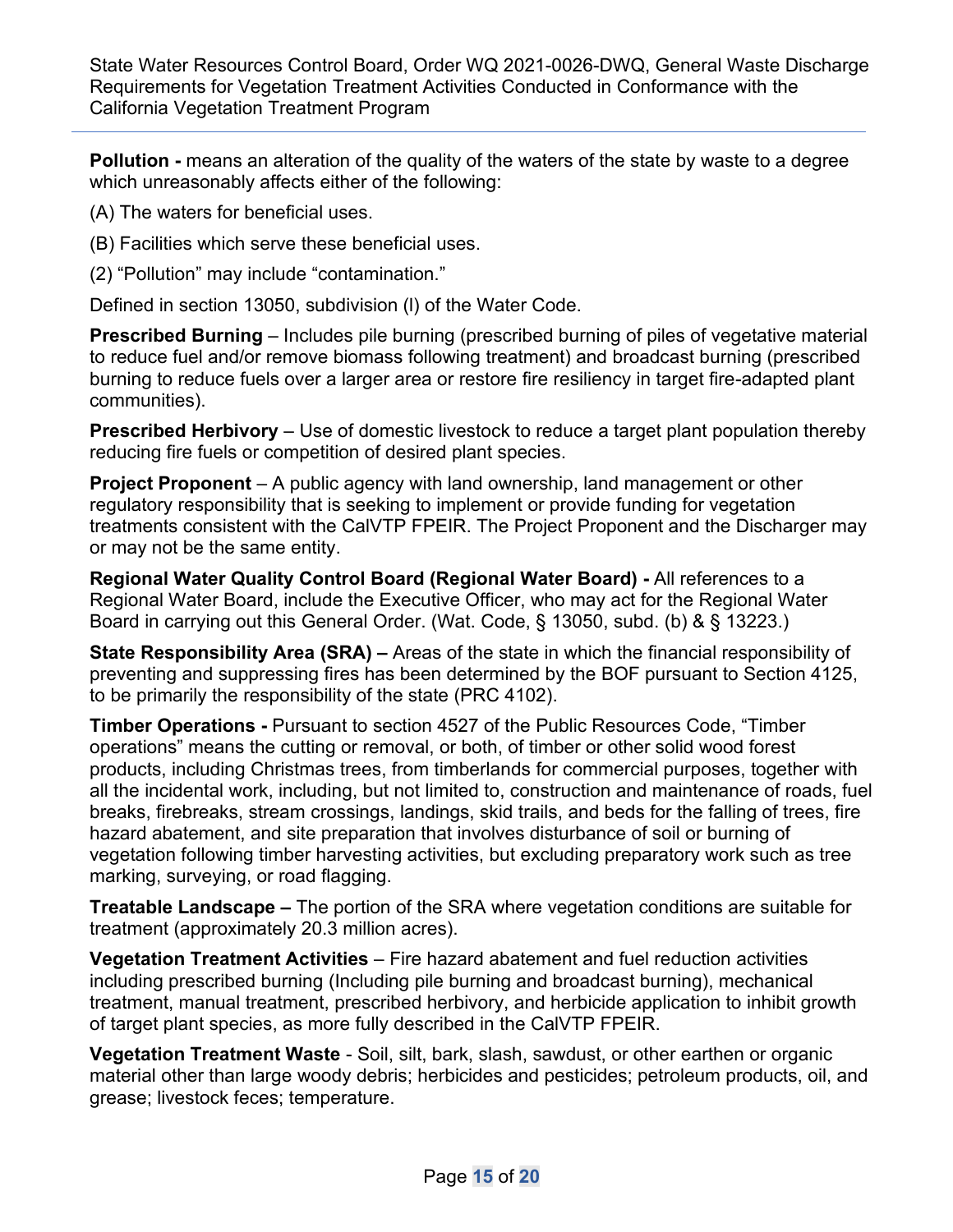**Water Quality Control Plan (Basin Plan) -** Defined in division 7, section 13050, subdivision (j) of the Water Code.

**Water Boards -** Refers collectively to the State Water Resources Control Board and the nine Regional Water Quality Control Boards.

**Waste -** Sewage and any and all other waste substances, liquid, solid, gaseous, or radioactive, associated with human habitation, or of human or animal origin, or from any producing, manufacturing, or processing operation, including waste placed within containers of whatever nature prior to, and for purposes of, disposal. Defined in Water Code section 13050, subdivision (d).

**Water Quality Objectives** - Limits or levels of water quality constituents or characteristics which are established for the reasonable protection of beneficial uses of water or the prevention of nuisance within a specific area. Defined in Water Code section 13050, subdivision (h).

**Waters of the state** - Any surface water or groundwater, including saline waters, within the boundaries of the state. Defined in Water Code section 13050, subdivision (e).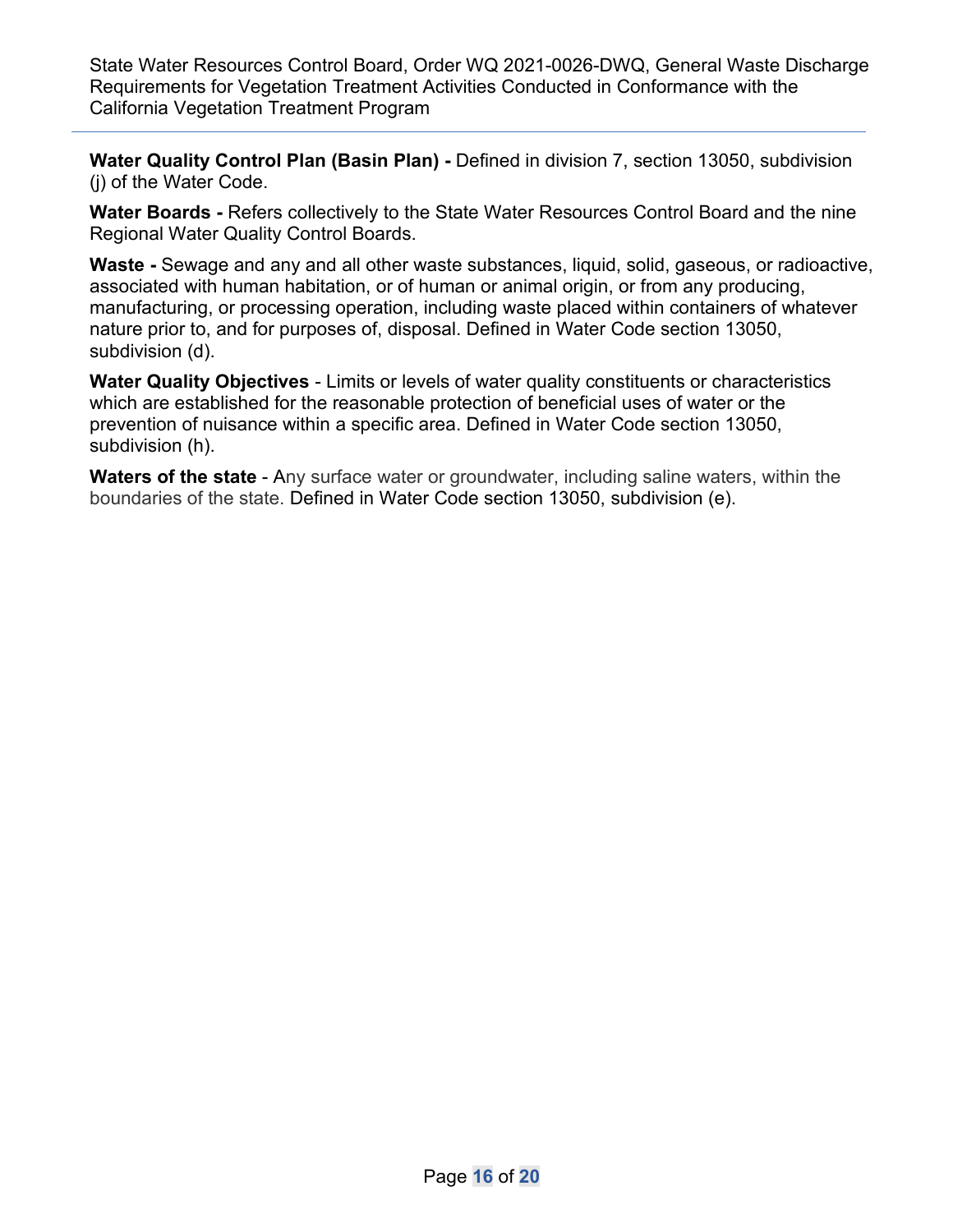# **APPENDIX 2 – CEQA**

<span id="page-16-0"></span>The Board of Forestry and Fire Protection (BOF) adopted the California Vegetation Treatment Program (CalVTP) Final Program Environmental Impact Report (FPEIR) in December 2019. The BOF prepared the CalVTP FPEIR according to the requirements of the California Environmental Quality Act (CEQA) (Public Resources Code [PRC] Section 21000 et seq.) and the State CEQA Guidelines (California Code of Regulations [CCR] Section 15000 et seq.) under the direction of the BOF and in cooperation with the California Department of Forestry and Fire Protection (CAL FIRE).

The CalVTP is designed to promote vegetation management on up to 250,000 acres on 20.3 million acres of the roughly 30 million acres of SRA in California to reduce wildfire risk and protect life, property, and natural resources. Vegetation treatment activities include prescribed burning, mechanical treatment of vegetation, manual treatment of vegetation, prescribed herbivory and herbicide application.

Several significant impacts related to water quality were identified in the CalVTP FPEIR. A summary of the potentially significant impacts and mitigation measures for all environmental categories is presented below:

| <b>CalVTP FPEIR Impact</b><br><b>Number</b>                                                                                                                                                                                                                   | <b>Impact</b>              | <b>Mitigation Measure</b>                                                                                                                                                                                                                         | <b>Significance</b><br>after<br><b>Mitigation</b> |
|---------------------------------------------------------------------------------------------------------------------------------------------------------------------------------------------------------------------------------------------------------------|----------------------------|---------------------------------------------------------------------------------------------------------------------------------------------------------------------------------------------------------------------------------------------------|---------------------------------------------------|
| Impact AES-3: Long-Term<br>Substantial Degradation of<br>a Scenic Vista or Visual<br><b>Character or Quality of</b><br>Public Views, or Damage<br>to Scenic Resources in a<br>State Scenic Highway from<br>the Non-Shaded Fuel<br><b>Break Treatment Type</b> | Potentially<br>Significant | <b>Mitigation Measure AES-3:</b><br><b>Conduct Visual</b><br>Reconnaissance for Non-<br><b>Shaded Fuel Breaks and</b><br>Relocate or Feather and<br>Screen Publicly Visible Non-<br><b>Shaded Fuel Breaks Additional</b><br>measures not feasible | Significant<br>and<br>unavoidable                 |
| Impact AQ-1: Generate<br><b>Emissions of Criteria Air</b><br><b>Pollutants and Precursors</b><br>during Treatment Activities<br>that Would Exceed CAAQS<br>or NAAQS and Conflict<br>with Regional Air Quality<br>Plans                                        | Potentially<br>Significant | <b>Mitigation Measure AQ-1:</b><br><b>Implement On-Road Vehicle</b><br>and Off-Road Equipment<br><b>Exhaust Emission Reduction</b><br>Techniques                                                                                                  | Potentially<br>Significant<br>and<br>unavoidable  |
| Impact AQ-4: Expose<br>People to Toxic Air<br><b>Contaminants Emitted by</b><br><b>Prescribed Burns and</b><br><b>Related Health Risk</b>                                                                                                                     | Potentially<br>Significant | Additional measures not<br>feasible                                                                                                                                                                                                               | Potentially<br>Significant<br>and<br>unavoidable  |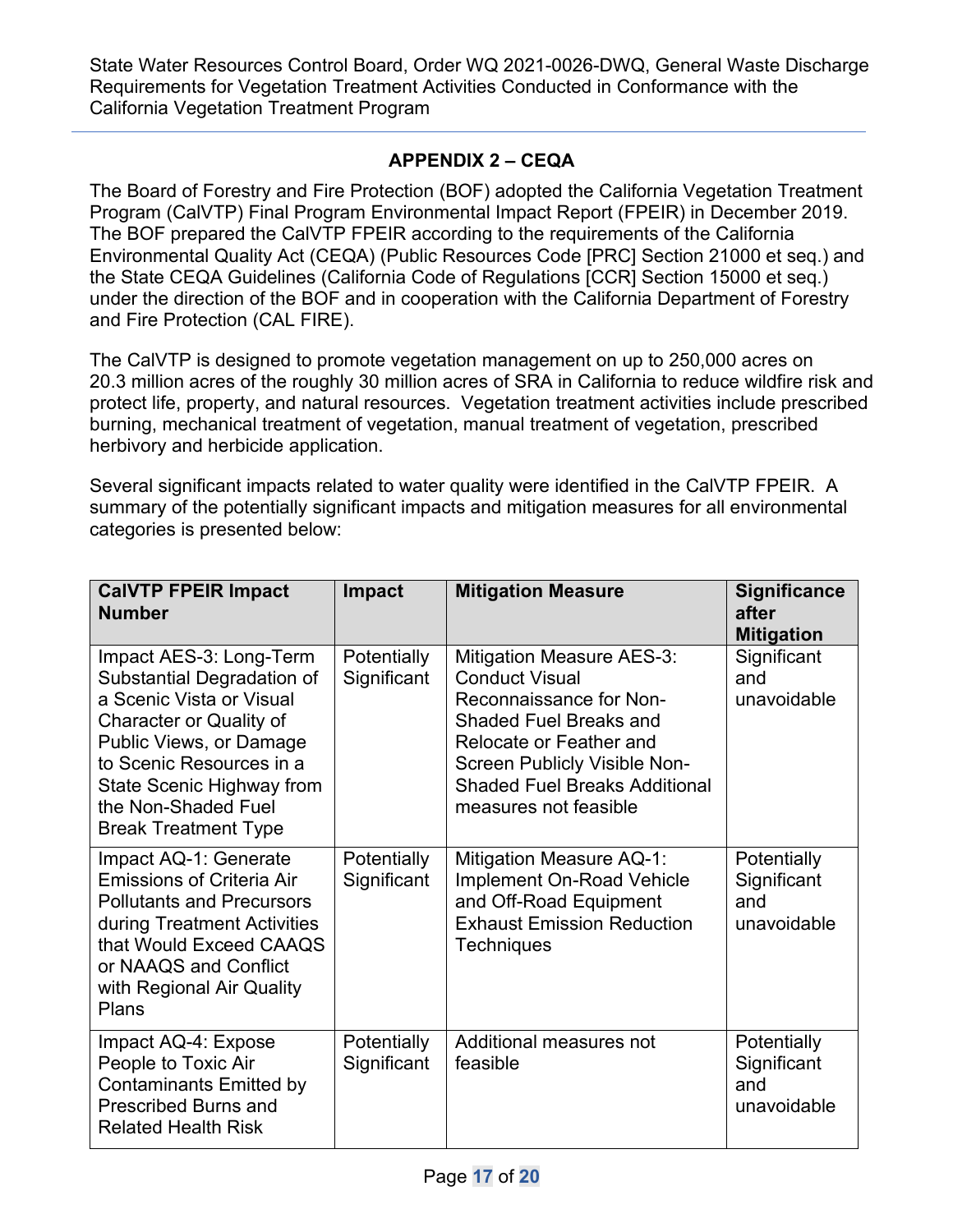| <b>CalVTP FPEIR Impact</b><br><b>Number</b>                                                                                                                                                     | <b>Impact</b>                                                      | <b>Mitigation Measure</b>                                                                                                                                                                                   | <b>Significance</b><br>after<br><b>Mitigation</b> |
|-------------------------------------------------------------------------------------------------------------------------------------------------------------------------------------------------|--------------------------------------------------------------------|-------------------------------------------------------------------------------------------------------------------------------------------------------------------------------------------------------------|---------------------------------------------------|
| Impact AQ-6: Expose<br>People to Objectionable<br><b>Odors from Smoke During</b><br><b>Prescribed Burning</b>                                                                                   | Potentially<br>Significant                                         | Additional measures not<br>feasible                                                                                                                                                                         | Potentially<br>Significant<br>and<br>unavoidable  |
| Impact CUL-2: Cause a<br><b>Substantial Adverse</b><br>Change in the Significance<br>of Unique Archaeological<br><b>Resources or Subsurface</b><br><b>Historical Resources</b>                  | Potentially<br>Significant                                         | <b>Mitigation Measure CUL-2:</b><br><b>Protect Inadvertent Discoveries</b><br>of Unique Archaeological<br><b>Resources or Subsurface</b><br><b>Historical Resources</b>                                     | Significant<br>and<br>unavoidable                 |
| Impact BIO-1: Substantially<br><b>Affect Special-Status Plant</b><br><b>Species Either Directly or</b><br><b>Through Habitat</b><br><b>Modifications</b>                                        | Potentially<br>Significant                                         | Mitigation Measure BIO-1a:<br><b>Avoid Loss of Special-Status</b><br>Plants Listed under ESA or<br><b>CESA</b>                                                                                              | Less than<br>significant<br>with<br>mitigation    |
| Impact BIO-2: Substantially<br><b>Affect Special-Status</b><br><b>Wildlife Species Either</b><br>Directly or Through Habitat<br><b>Modifications - Fish and</b><br><b>Aquatic Invertebrates</b> | Potentially<br>Significant<br>(in<br>wetlands,<br>vernal<br>pools) | Mitigation Measure BIO-2b:<br>Avoid Mortality, Injury, or<br>Disturbance and Maintain<br><b>Habitat Function for Other</b><br><b>Special-Status Wildlife Species</b><br>(All Treatment Activities)          | Potentially<br>significant<br>and<br>unavoidable  |
|                                                                                                                                                                                                 |                                                                    | <b>Mitigation Measure BIO-2c:</b><br>Compensate for Mortality,<br>Injury, or Disturbance and Loss<br>of Habitat Function for Special-<br>Status Wildlife if Applicable (All<br><b>Treatment Activities)</b> |                                                   |
|                                                                                                                                                                                                 |                                                                    | Mitigation Measure BIO-3a:<br><b>Design Treatments to Avoid</b><br><b>Loss of Sensitive Natural</b><br><b>Communities and Oak</b><br>Woodlands                                                              |                                                   |
|                                                                                                                                                                                                 |                                                                    | Mitigation Measure BIO-3b:<br>Compensate for Loss of<br><b>Sensitive Natural Communities</b><br>and Oak Woodlands                                                                                           |                                                   |
|                                                                                                                                                                                                 |                                                                    | Mitigation Measure BIO-3c:<br><b>Compensate for Unavoidable</b>                                                                                                                                             |                                                   |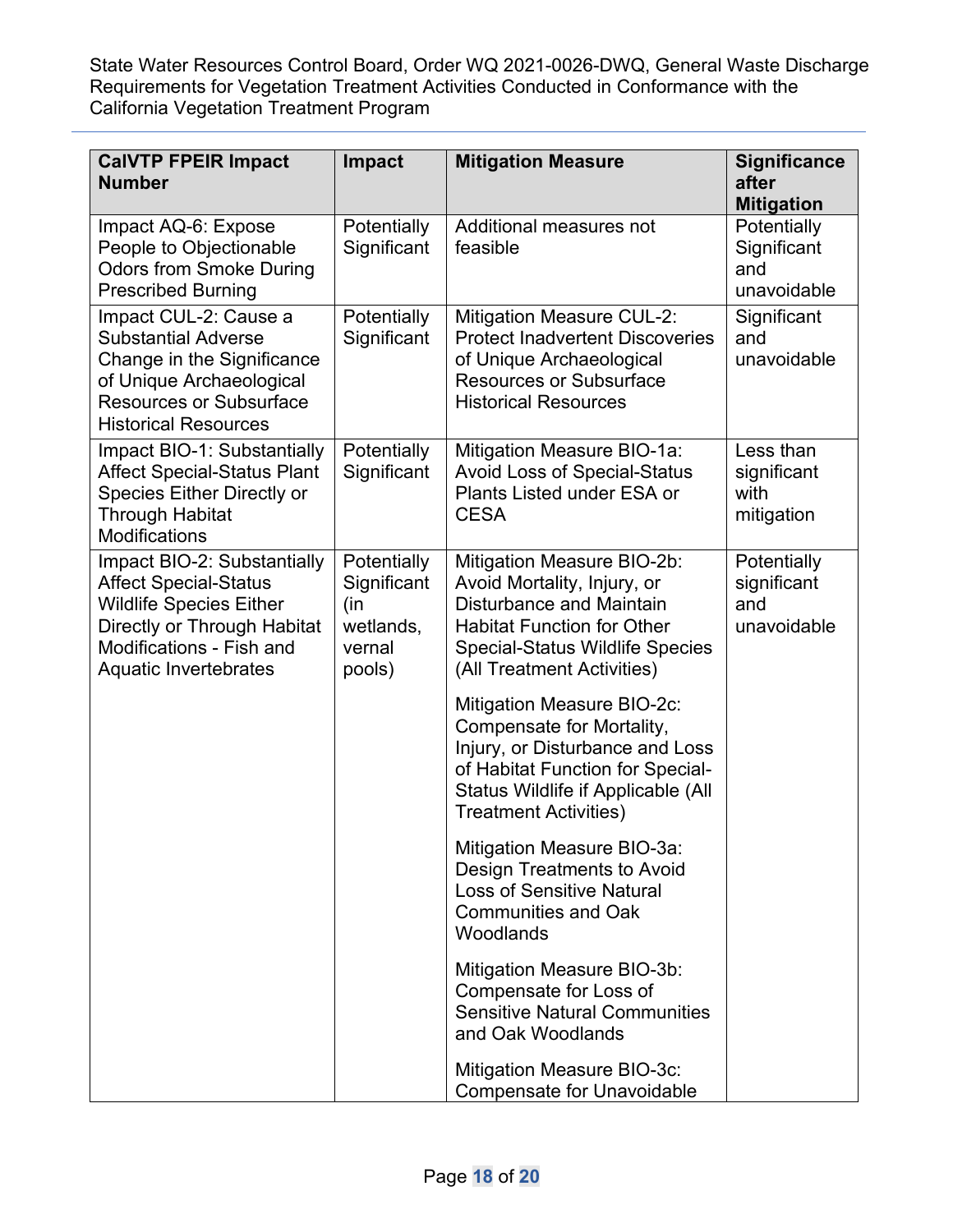| <b>CalVTP FPEIR Impact</b><br><b>Number</b>                                                                                                                                | <b>Impact</b>                                                      | <b>Mitigation Measure</b>                                                                                                                                                                                                                    | <b>Significance</b><br>after<br><b>Mitigation</b> |
|----------------------------------------------------------------------------------------------------------------------------------------------------------------------------|--------------------------------------------------------------------|----------------------------------------------------------------------------------------------------------------------------------------------------------------------------------------------------------------------------------------------|---------------------------------------------------|
|                                                                                                                                                                            |                                                                    | Loss of Riparian Habitat                                                                                                                                                                                                                     |                                                   |
|                                                                                                                                                                            |                                                                    | <b>Mitigation Measure BIO-4:</b><br><b>Avoid State and Federally</b><br><b>Protected Wetlands</b>                                                                                                                                            |                                                   |
| Impact BIO-2: Substantially<br><b>Affect Special-Status</b><br><b>Wildlife Species Either</b><br>Directly or Through Habitat<br>Modifications - Amphibians<br>and Reptiles | Potentially<br>Significant<br>(in<br>wetlands,<br>vernal<br>pools) | Mitigation Measure BIO-2a:<br>Avoid Mortality, Injury, or<br>Disturbance and Maintain<br><b>Habitat Function for Listed</b><br><b>Wildlife Species and California</b><br><b>Fully Protected Species (All</b><br><b>Treatment Activities)</b> | Potentially<br>significant<br>and<br>unavoidable  |
|                                                                                                                                                                            |                                                                    | Mitigation Measure BIO-2b:<br>Avoid Mortality, Injury, or<br>Disturbance and Maintain<br><b>Habitat Function for Other</b><br><b>Special-Status Wildlife Species</b><br>(All Treatment Activities)                                           |                                                   |
|                                                                                                                                                                            |                                                                    | Mitigation Measure BIO-2c:<br>Compensate for Mortality,<br>Injury, or Disturbance and Loss<br>of Habitat Function for Special-<br>Status Wildlife if Applicable (All<br><b>Treatment Activities)</b>                                         |                                                   |
|                                                                                                                                                                            |                                                                    | Mitigation Measure BIO-3a:<br><b>Design Treatments to Avoid</b><br><b>Loss of Sensitive Natural</b><br><b>Communities and Oak</b><br>Woodlands                                                                                               |                                                   |
|                                                                                                                                                                            |                                                                    | Mitigation Measure BIO-3b:<br>Compensate for Loss of<br><b>Sensitive Natural Communities</b><br>and Oak Woodlands                                                                                                                            |                                                   |
|                                                                                                                                                                            |                                                                    | Mitigation Measure BIO-3c:<br><b>Compensate for Unavoidable</b><br>Loss of Riparian Habitat                                                                                                                                                  |                                                   |
|                                                                                                                                                                            |                                                                    | <b>Mitigation Measure BIO-4:</b><br><b>Avoid State and Federally</b><br><b>Protected Wetlands</b>                                                                                                                                            |                                                   |